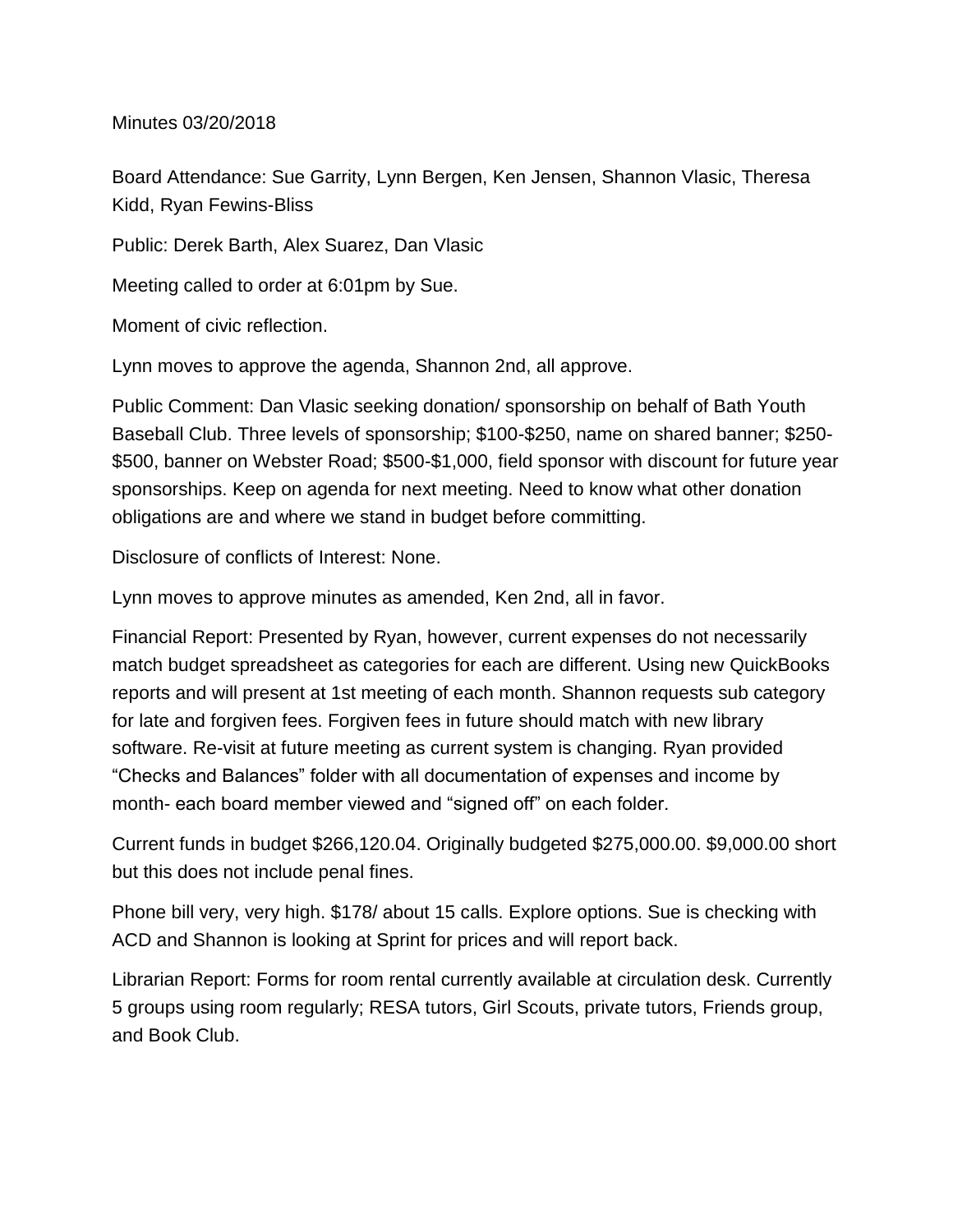## DISCUSSION:

Acquisition of attorney: Anne looking at by-laws (keep on agenda.)

Library Director: Sue met with one additional prospect. Spoke with Brian at KDL who recommended that all interviews happen on same day or very close together. Suggested 5-10-minute presentation, 30-45 minutes of interview questions. Should have numbers in mind regarding pay/ benefits and be ready to make an offer. Potential all day meeting for interviews, discuss date on April 3.

ILS: Conversion happening overnight on Wednesday! Live on Thursday!

Woodlands/ Overdrive: The board accepted us! They must approve minutes at their next meeting. Once minutes are approved, we will be sent membership letter. Membership begins October 2018 when State aid begins.

Security - Keep on agenda. Discuss after director is hired.

Lease: Touring 6,000 square foot space on Monday April 16 @ 5pm. Meet at library and walk over together. Email from Dan Wietecha regarding library taking over lease of building. Township has provided notice and backed out of lease. Sue will email Camie Kesler.

Program / Policy Committee: No update. Need informal policy and procedure re: weapon / gun carry. Keep on agenda.

## ACTION:

Meeting Schedule: Shannon moves to hold regular board meetings on 1st and 3rd Tuesdays of April and May with additional special meetings for both director interviewing and the April 16th building tour. Lynn 2nd, all approve.

5th and 26th of April are bad for Ryan for interviewing, looking at April 12th or 19th. Sue will let us know what works for candidates.

NEW BUSINESS: